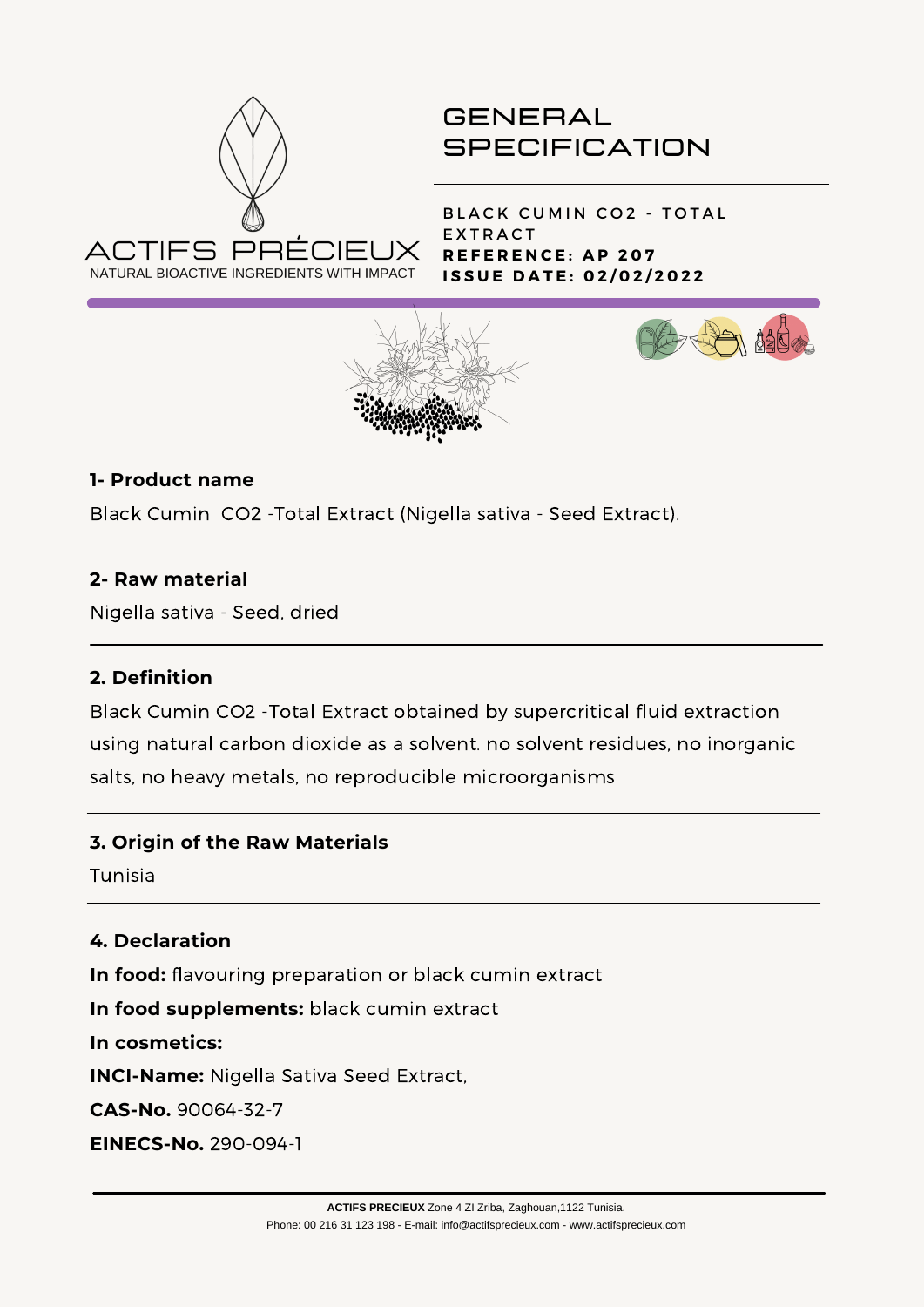



BLACK CUMIN CO2 - TOTAL **EXTRACT R E F E R E N C E : A P 2 0 7 I S S U E D A T E : 0 2 / 0 2 / 2 0 2 2**

# **5. Field of Use**

#### **In food supplements:**

The black cumin extract is suitable for use in food supplements due to its high linoleic acid content, among otherthings. Linoleic acid contributes to maintaining anormal cholesterol level in the blood.

#### **In cosmetics:**

The extract is also suitable for cosmetics due to its high content of linoleic acid. Linoleic acid belongs to the essential unsaturated fatty acids and, as an essential component of ceramides, is involved in maintaining a natural barrier that protects the skin from de hydration. Therefore, the extract is particularly suitable for use in moisturizing creams, massage oils and other skin care products, especially in products against dry and irritated skin.

#### **In food:**

The extract goes well with salads and other savory dishes and can also be used in baked goods and cheese products.

# **6. Organoleptic description**

Yellow to brown, at room temperature clear liquid with typical smell and taste.

# **7. Ingredients**

100 % Black Cumin CO2-to extract

# **8. Composition**

Fatty oil with high content of polyunsaturated fatty acids, including (50-65%) linoleic acid (C18:2), Fraction of essential oil ( > 50%) consisting mainly of thymoquinone, cymene, thujane, carvacrol, Terpinène, longifolène.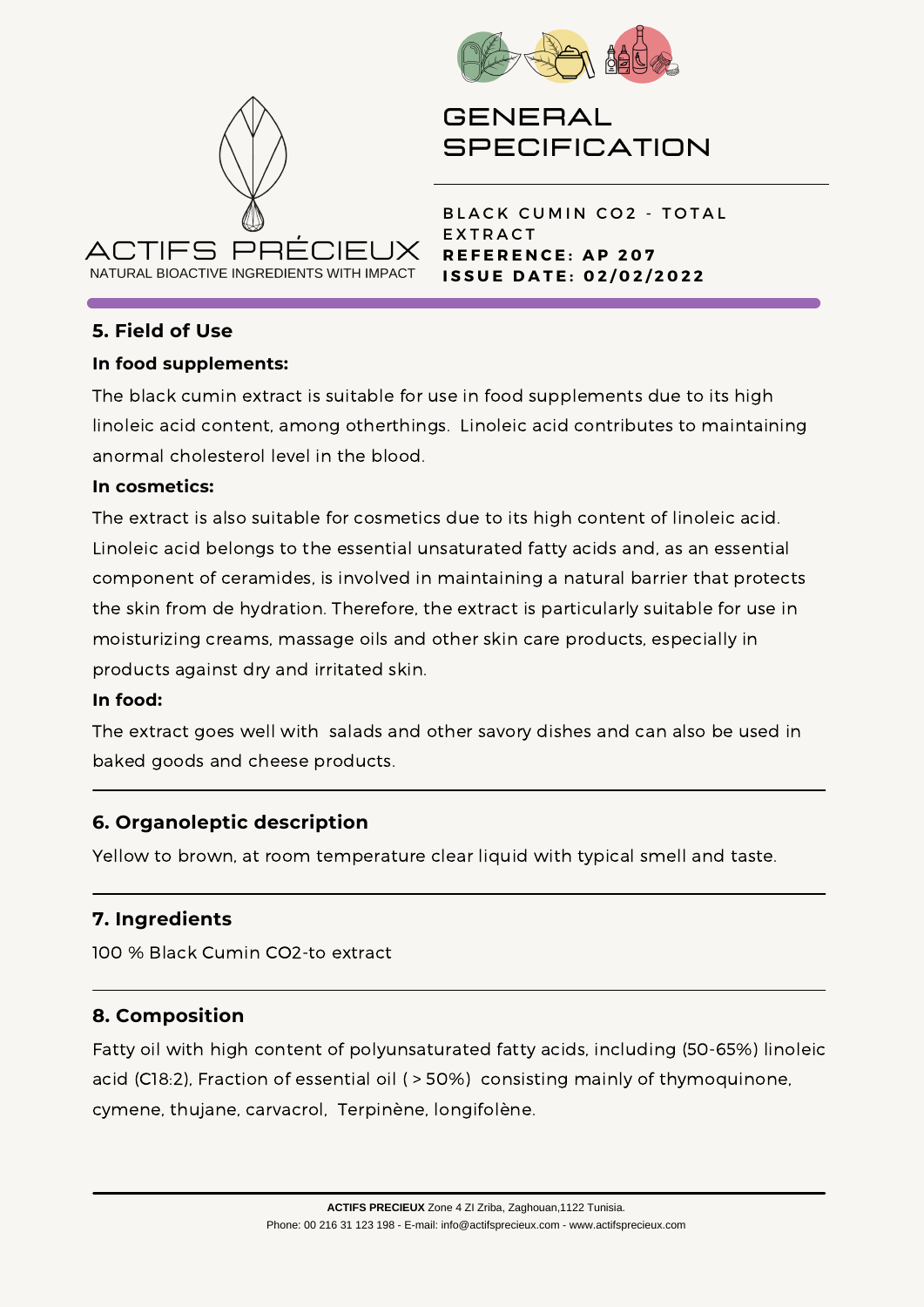



BLACK CUMIN CO2 - TOTAL **EXTRACT R E F E R E N C E : A P 2 0 7 I S S U E D A T E : 0 2 / 0 2 / 2 0 2 2**

# **9. Regulation**

The product complies with the requirements of Regulation (EC) No.1334/2008 on flavourings and with the requirements of Regulation (EC) No.1223/2009 on cosmetic products in the currently valid version.

# **10. REACH - Status**

**The substance is exempted from registration under annex V entry 9 of the reach regulation(EC) No 1907/2006.**

#### **11. Handling**

Warm up 40°C (104°F) and mix before use.

#### **12. Transport**

No dangerous good in the sense of the transport regulations.

#### **13. Storage Recommendations**

Stable for at least **5 years** when stored in its original package, tightly sealed in a cool (46-90ºF)and dry location out of heat and light. Storage under inert gas

#### **14. Packaging**

Aluminum can 5 kg (Certified ONU). Aluminum can 32 kg (Certified ONU). Sample available upon request.

# **15. Solubilities**

Water: Insoluble Alcohol: Soluble Fixed Oil: Soluble